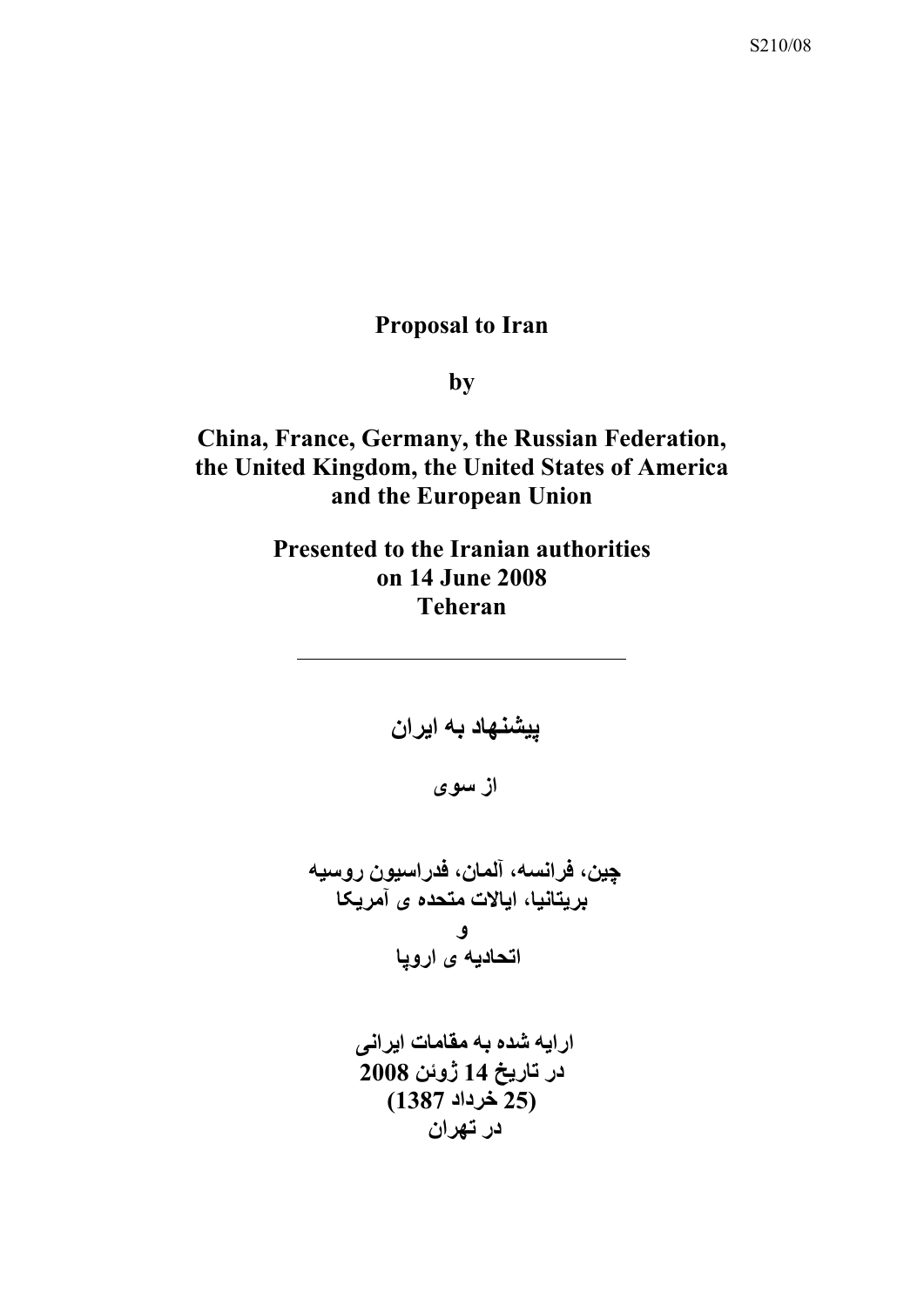# **Possible Areas of Cooperation with Iran**

In order to seek a comprehensive, long-term and proper solution of the Iranian nuclear issue consistent with relevant UN Security Council resolutions and building further upon the proposal presented to Iran in June 2006, which remains on the table, the elements below are proposed as topics for negotiations between China, France, Germany, Iran, Russia, the United Kingdom, and the United States, joined by the High Representative of the European Union, as long as Iran verifiably suspends its enrichment-related and reprocessing activities, pursuant to OP 15 and OP 19(a) of UNSCR 1803. In the perspective of such negotiations, we also expect Iran to heed the requirements of the UNSC and the IAEA. For their part, China, France, Germany, Russia, the United Kingdom, the United States and the European Union High Representative state their readiness:

to recognize Iran's right to develop research, production and use of nuclear energy for peaceful purposes in conformity with its NPT obligations;

to treat Iran's nuclear programme in the same manner as that of any Non-nuclear Weapon State Party to the NPT once international confidence in the exclusively peaceful nature of Iran's nuclear programme is restored.

## **Nuclear Energy**

- Reaffirmation of Iran's right to nuclear energy for exclusively peaceful purposes in conformity with its obligations under the NPT.
- Provision of technological and financial assistance necessary for Iran's peaceful use of nuclear energy, support for the resumption of technical cooperation projects in Iran by the IAEA.
- Support for construction of LWR based on state-of-the-art technology.
- Support for R&D in nuclear energy as international confidence is gradually restored.
- Provision of legally binding nuclear fuel supply guarantees.
- Cooperation with regard to management of spent fuel and radioactive waste.

## **Political**

- Improving the six countries' and the EU's relations with Iran and building up mutual trust.
- Encouragement of direct contact and dialogue with Iran.
- Support Iran in playing an important and constructive role in international affairs.
- Promotion of dialogue and cooperation on non-proliferation, regional security and stabilisation issues.
- Work with Iran and others in the region to encourage confidence-building measures and regional security.
- Establishment of appropriate consultation and co-operation mechanisms.
- Support for a conference on regional security issues.
- Reaffirmation that a solution to the Iranian nuclear issue would contribute to non proliferation efforts and to realizing the objective of a Middle East free of weapons of mass destruction, including their means of delivery.
- Reaffirmation of the obligation under the UN Charter to refrain in their international relations from the threat or use of force against the territorial integrity or political independence of any state or in any other manner inconsistent with the Charter of the United Nations.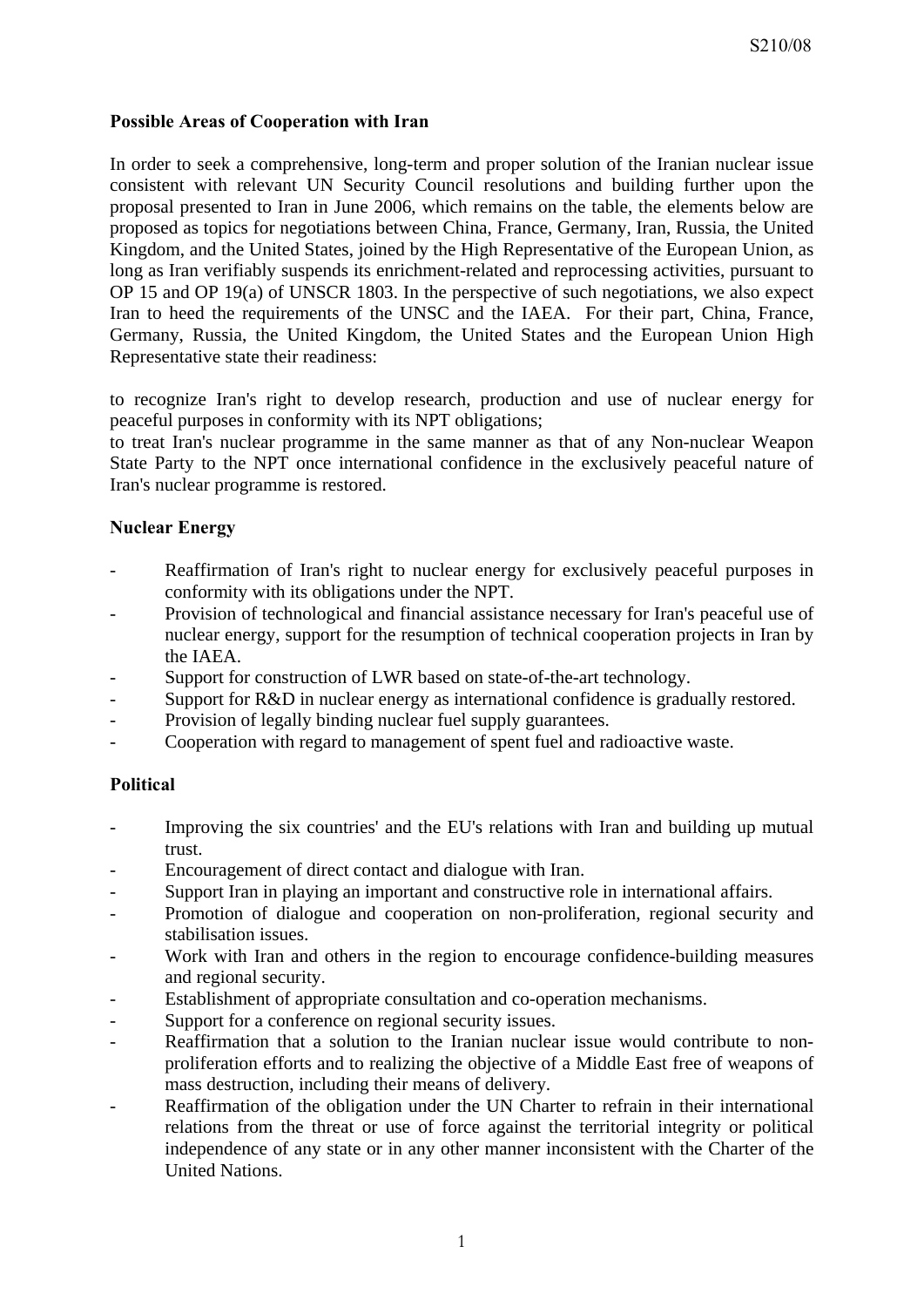- Cooperation on Afghanistan, including on intensified cooperation in the fight against drug trafficking, support for programmes on the return of Afghan refugees to Afghanistan; cooperation on reconstruction of Afghanistan; cooperation on guarding the Iran-Afghan border.

# **Economic**

Steps towards the normalization of trade and economic relations, such as improving Iran's access to the international economy, markets and capital through practical support for full integration into international structures, including the World Trade Organization, and to create<br>the framework for increased direct investment in Iran and trade with Iran increased direct investment in Iran and trade with Iran.

# **Energy Partnership**

Steps towards the normalization of cooperation with Iran in the area of energy: establishment of a long-term and wide-ranging strategic energy partnership between Iran and the European Union and other willing partners, with concrete and practical applications/measures.

# **Agriculture**

- Support for agricultural development in Iran.
- Facilitation of Iran's complete self-sufficiency in food through cooperation in modern technology.

# **Environment, Infrastructure**

- Civilian Projects in the field of environmental protection, infrastructure, science and technology, and high-tech:

= Development of transport infrastructure, including international transport corridors.

= Support for modernisation of Iran's telecommunication infrastructure, including by possible removal of relevant export restrictions.

# **Civil Aviation**

Civil aviation cooperation, including the possible removal of restrictions on manufacturers exporting aircraft to Iran:

- = enabling Iran to renew its civil aviation fleet;
- = assisting Iran to ensure that Iranian aircraft meet international safety standards.

## **Economic, social and human development/humanitarian issues**

- Provide, as necessary, assistance to Iran's economic and social development and humanitarian need.
- Cooperation/technical support in education in areas of benefit to Iran:
- = Supporting Iranians to take courses, placements or degrees in areas such as civil engineering, agriculture and environmental studies;
- = Supporting partnerships between Higher Education Institutions e.g. public health, rural livelihoods, joint scientific projects, public administration, history and philosophy.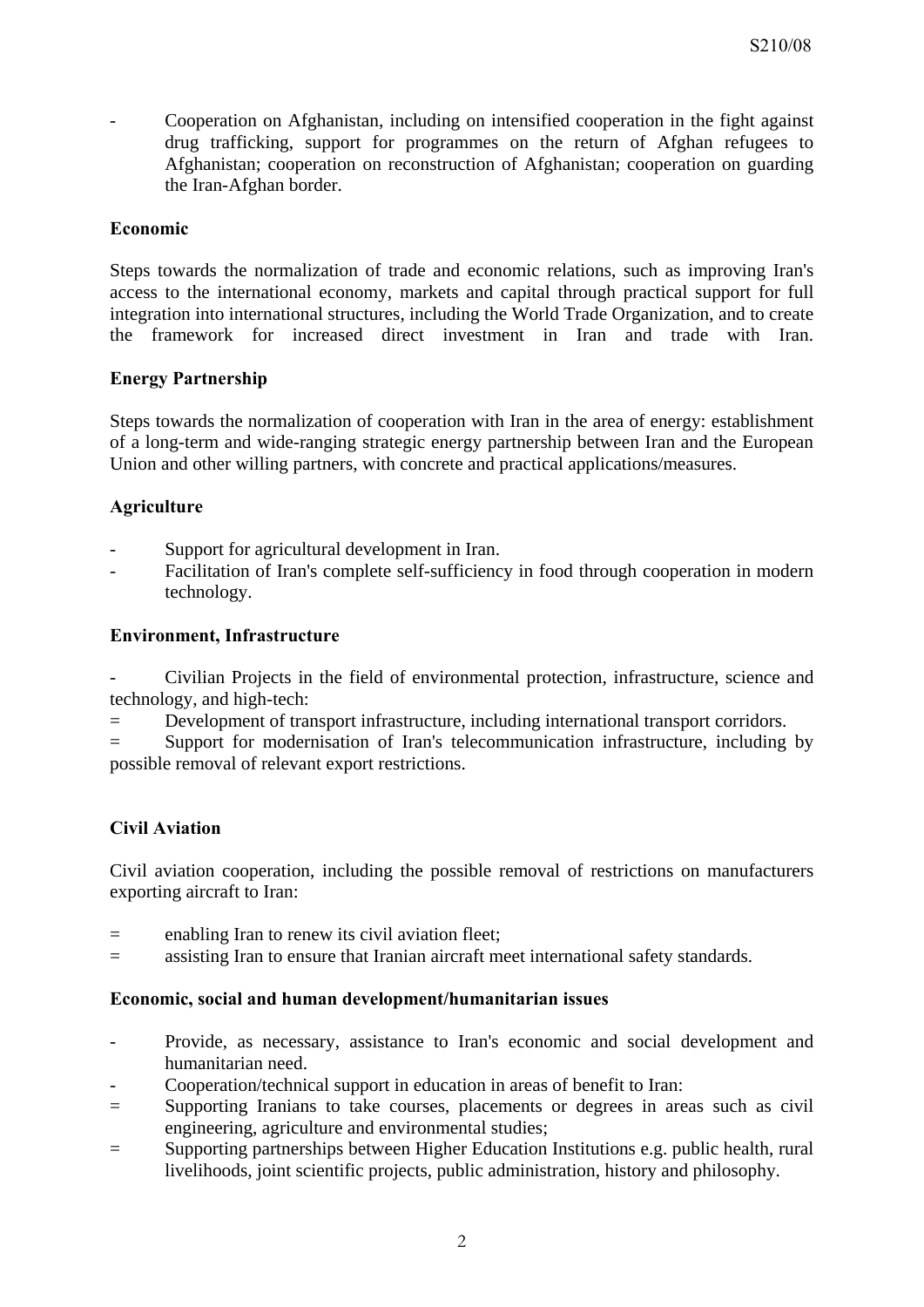- Cooperation in the field of development of effective emergency response capabilities (e.g. seismology, earth quake research, disaster control etc.).
- Cooperation within the framework of a "dialogue among civilizations".

 $\overline{a}$ 

# **Implementation mechanism**

- Constitution of joint monitoring groups for the implementation of a future agreement.

3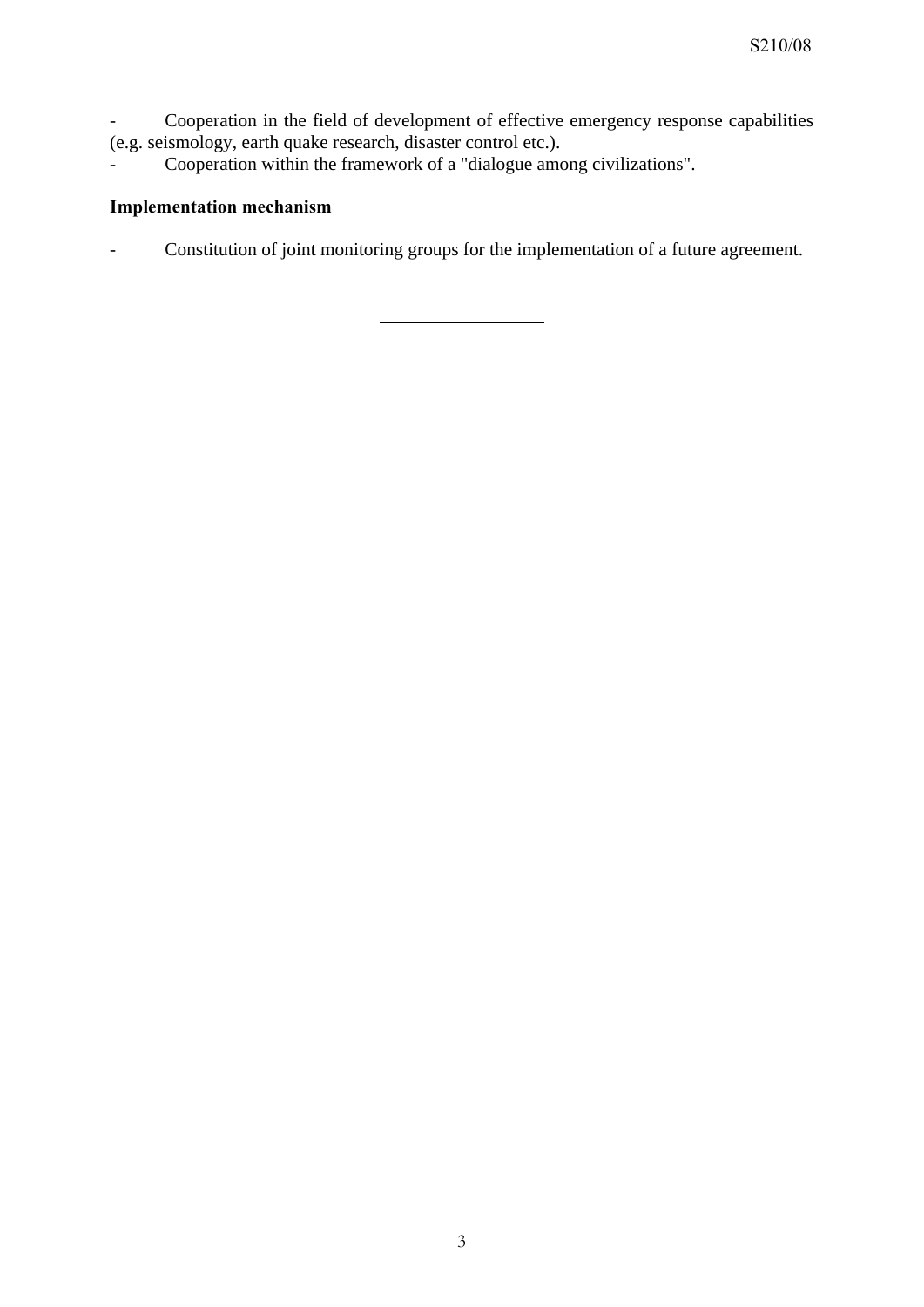S210/08

# **زمينه های ممکن برای همکاری با ايران**

**(ترجمه ي فارسي، صرفا" جهت اطلاع؛ اصل متن به انگليسي است.)** 

به منظور دستيابی به راه حلی جامع، دراز مدت و مناسب برای مسئله هسته ای ايران که با قطعنامه های مربوط سازمان ملل متحد سازگار باشد در تکميل پيشنهاد ارائه شده به ايران در ژوئن ٢٠٠۶ ( تير ماه ١٣٨۵ ) که هنوز به قوت خود باقی است، موارد زير به عنوان سرفصل های مذاکره مابين کشورهای چين، فرانسه، آلمان، ايران، روسيه، بريتانيا، و ايالات متحده آمريکا، به همراه نماينده ي عالي اتحاديه ي اروپا، پيشنهاد می شود، تا زمانی که ايران به شکل تصديق پذير تمام فعاليتهای مربوط به غنی سازی و بازفرآوری خود را ذيل (a(19OPو 15OP قطعنامه ١٨٠٣ شورای امنيت سازمان ملل به حالت تعليق در آورد. در راستای اين مذاکرات همچنين از ايران انتظار داريم که درخواست های شورای امنيت سازمان ملل و آژانس بين المللی انرژی اتمی را اجابت کند. در مقابل چين، فرانسه، آلمان، روسيه، بريتانيا، ايالات متحده آمريكا و نماينده ي عالي اتحاديه ي اروپا اعلام آمادگی می کنند:

- حق ايران را برای توسعه ی پژوهش، توليد و کاربرد انرژی صلح آميز هسته ای مطابق با تعهدات پيمان منع گسترش سلاحهای هسته ای را به رسميت بشناسند.
- به محض ايجاد اطمينان از ماهيت کاملا" صلح آميزبرنامه هسته ای ايران، با آن همان رفتاری را داشته باشند که با برنامه هر کشور فاقد سلاح های هسته ای در چارچوب NPT.

### **انرژی هسته ای**

- تاکيد دوباره بر حق ايران نسبت به انرژی هسته ای برای مقاصد صرفا" صلح آميز مطابق با تعهدات اين کشور در چارچوب پيمان منع گسترش سلاح های هسته ای.
- تامين کمک های مالی و تکنولوژيک لازم جهت استفاده صلح آميز ايران از انرژی هسته ای و حمايت نسبت به از سرگيری پروژه های همکاری فنی درايران توسط آژانس بين المللی انرژی اتمی.
	- حمايت از ساخت نيروگاه های آب سبک منطبق با آخرين فن آوری روز.
	- حمايت از تحقيق و توسعه در انرژی هسته ای به موازات بازيابی تدريجی اعتماد بين المللی.
		- تامين تضمين های الزام آور حقوقی عرضه سوخت هسته ای.
		- همکاری در جهت مديريت سوخت مصرف شده و پسماند راديواکتيو.

### **سياسی**

- بهبود روابط شش کشور و اتحاديه ي اروپا با ايران و ايجاد اعتماد متقابل.
	- تشويق تماس و گفتگوی مستقيم با ايران.
- پشتيبانی از ايران در جهت ايفای نقشی مهم و سازنده در امور بين الملل .
- ارتقائ سطح گفتگو و همکاری در حوزه های منع گسترش سلاح های هسته ای و موضوعات مربوط به امنيت و ثبات منطقه ای.
	- کار با ايران و ديگر کشورهای منطقه در جهت ارتقائ ترتيبات اعتماد سازی و امنيت منطقه ای.
		- ايجاد مکانيزم های مناسب مشاوره و همکاری.
		- حمايت از برگزاری يک کنفرانس در باره مسائل امنيت منطقه ای.
- تاکيد دوباره بر اينکه حل مسئله هسته ای ايران به تلاش های منع گسترش سلاح های هسته ای و تحقق هدف خاورميانه عاری از سلاح های کشتار جمعی شامل سامانه های آنها کمک خواهد کرد.
- تاکيد دوباره بر تعهد در چارچوب منشور سازمان ملل که در روابط بين المللی خود از تهديد يا استفاده از زور نسبت به تماميت ارضی يا استقلال سياسی هر کشور يا هر رفتار ديگری که مطابق با منشور سازمان ملل نباشد اجتناب ورزند.